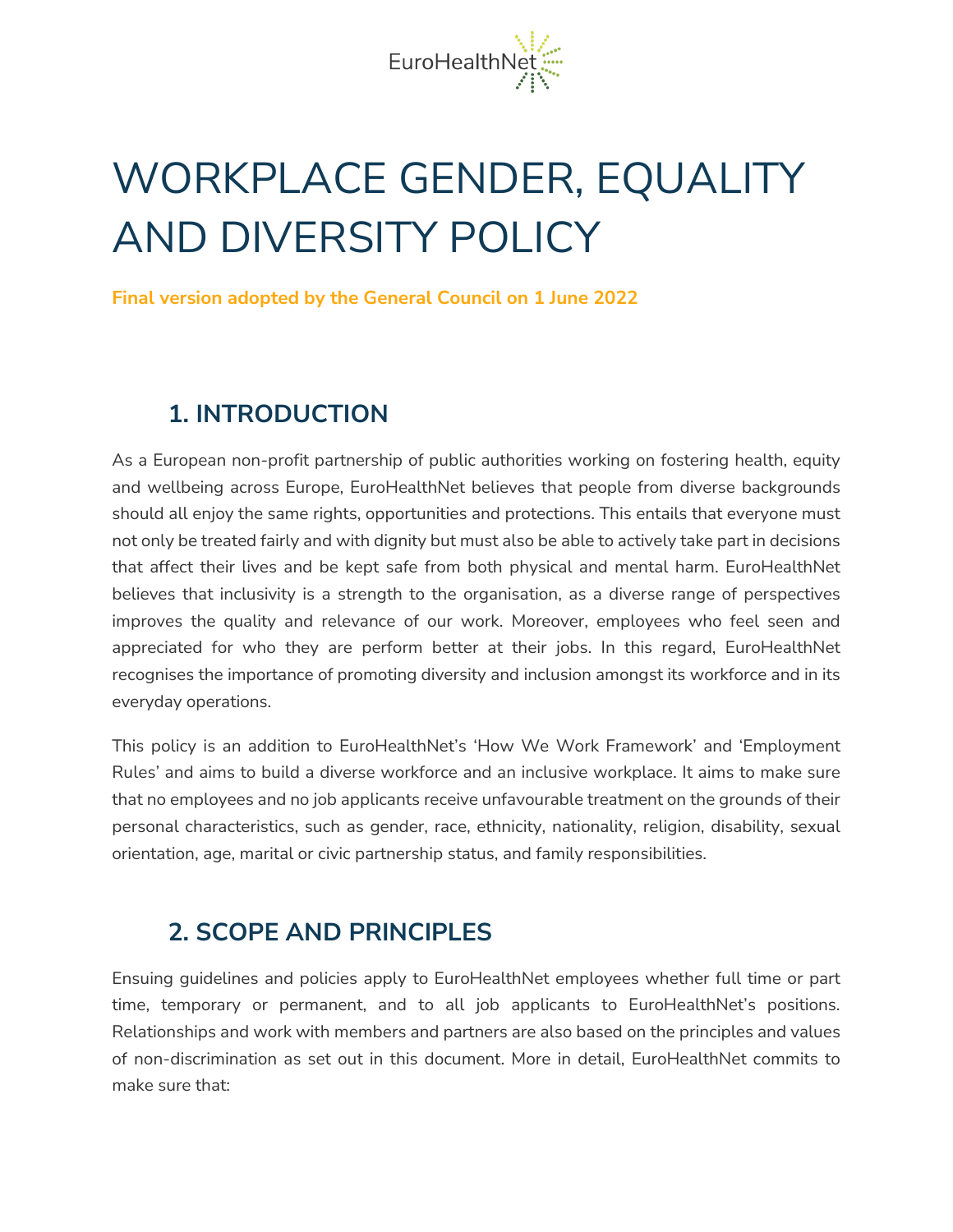

- 1. EuroHealthNet's organisational culture is inclusive, respectful and enabling.
- 2. The EuroHealthNet workplace is an environment where no-one is treated unfavourably, and no-one's dignity is violated by intimidating, hostile or offensive behaviour. All this must occur regardless of employees' job position and of their aforementioned characteristics.
- 3. All employees have the same opportunity to contribute to the best of their capabilities to achieve EuroHealthNet's targets and objectives, so no-one should be disadvantaged by conditions or requirements which cannot be shown to be relevant to performance.
- 4. EuroHealthNet adheres to gender equality in leadership and decision–making, in recruitment and career progression and takes forward the gender dimension into the content of research, policy and practice.
- 5. Employees' religion, beliefs and related observances are respected and accommodated wherever possible, namely where the expression of those beliefs does not affect the legitimate rights of others.

# **3. EUROHEALTHNET ACTIONS**

To adhere to the principles, EuroHealthNet is committed to implement the following measures:

- 1. Ensure that all staff is familiar with this policy.
- 2. Dedicate at least one meeting per year to gender and diversity-related issues, set and review annual targets and decide on concrete steps to help shape and implement this policy (following the "investigate – plan – act – outcome – reflect' model.)
- 3. Ask all staff to ensure a balanced and diverse panel composition of all events they organize.
- 4. Monitor gender and diversity awareness among staff as part of the performance appraisal process.
- 5. Provide training, mentoring and/or coaching to staff as well as member organisations to enhance their knowledge, skills, and attitudes to integrate gender and diversity considerations in their work and adopt inclusive behaviours. Focus on the concept of *unconscious bias*, to help staff learn how to deconstruct biases in their own thinking and to understand how gender plays a role in an individual's life
- 6. Dedicate a specific space on our resources database with articles on gender equality and inequality accessible for staff and members.
- 7. Assign a confidant in the Executive Board that colleagues can go to with complaints.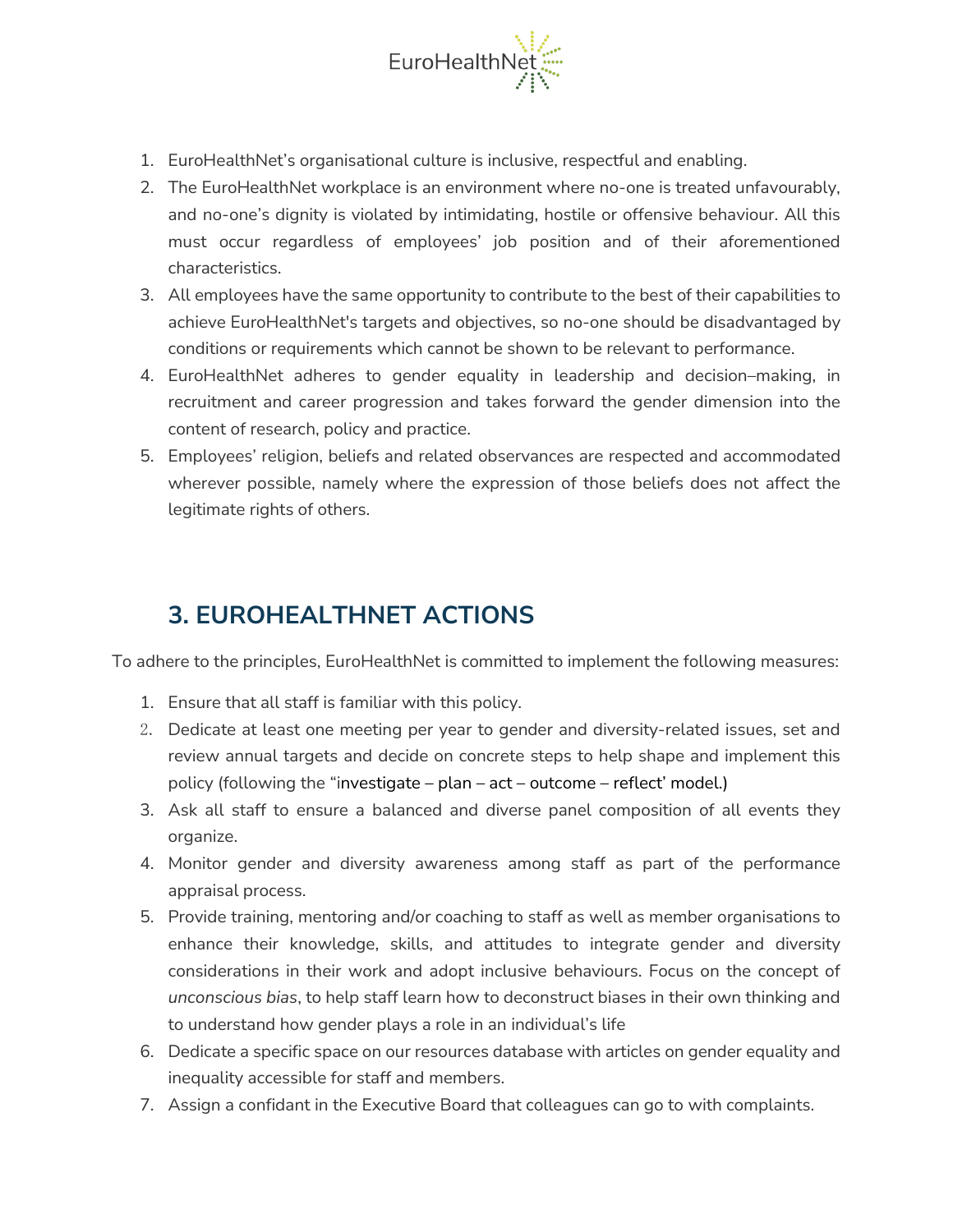

- 8. Protect employees who report misconduct from any retaliation or victimisation.
- 9. Deal immediately and sensitively with any episode of discrimination.
- 10. Not assign tasks and responsibilities based on stereotypes.

## **4. ACTIONS REGARDING RECRUITMENT & SELECTION**

All open positions are advertised on EuroHealthNet website, where it is clearly specified what skills, knowledge, and experience are required by the applicant. Selection for employment will occur on the basis of relevant criteria, experience, aptitude and ability, through the implementation of transparent, fair, and non-discriminatory recruitment procedures (such as blind recruitment). Advertisements are not discriminatory, confirming that all applications will be considered solely on merit and that reasonable adjustments will be made for disabled people. EuroHealthNet job vacancies will mention that EuroHealthNet offers an inclusive, diverse (including from all parts of Europe) and respectful working environment, where employees receive opportunities to develop independent of gender, race, ethnicity, religion, disability, sexual orientation, age, marital or civic partnership status, and family responsibilities.

EuroHealthNet is conscious of the gender bias usually included in job advertisement. For this reason, positions will be advertised avoiding adjectives and words that refer to a masculine ideal of success, and they will also incentivise candidates to apply even if they do not perfectly match 100% of the requirements. The candidate selection will always be carried out by more than one person and by a mixed sex panel. EuroHealthNet will use a point system to objectively rate candidates based on their motivation letter and CV to avoid bias (conscious and unconscious).

## **5. TERMS AND CONDITIONS OF EMPLOYMENT**

EuroHealthNet ensures equity of inclusion in several aspects of the Employment Rules described and approved in the *How We Work* Framework of EuroHealthNet:

*A. Payment*: EuroHealthNet applies a job classification scheme based on job complexity, responsibilities, and seniority. In this way, jobs are placed within classification bands that help determine the pay according to the position within the classification scheme, which is not influenced by any personal characteristic of the employee. The job classification scheme is public to all employees.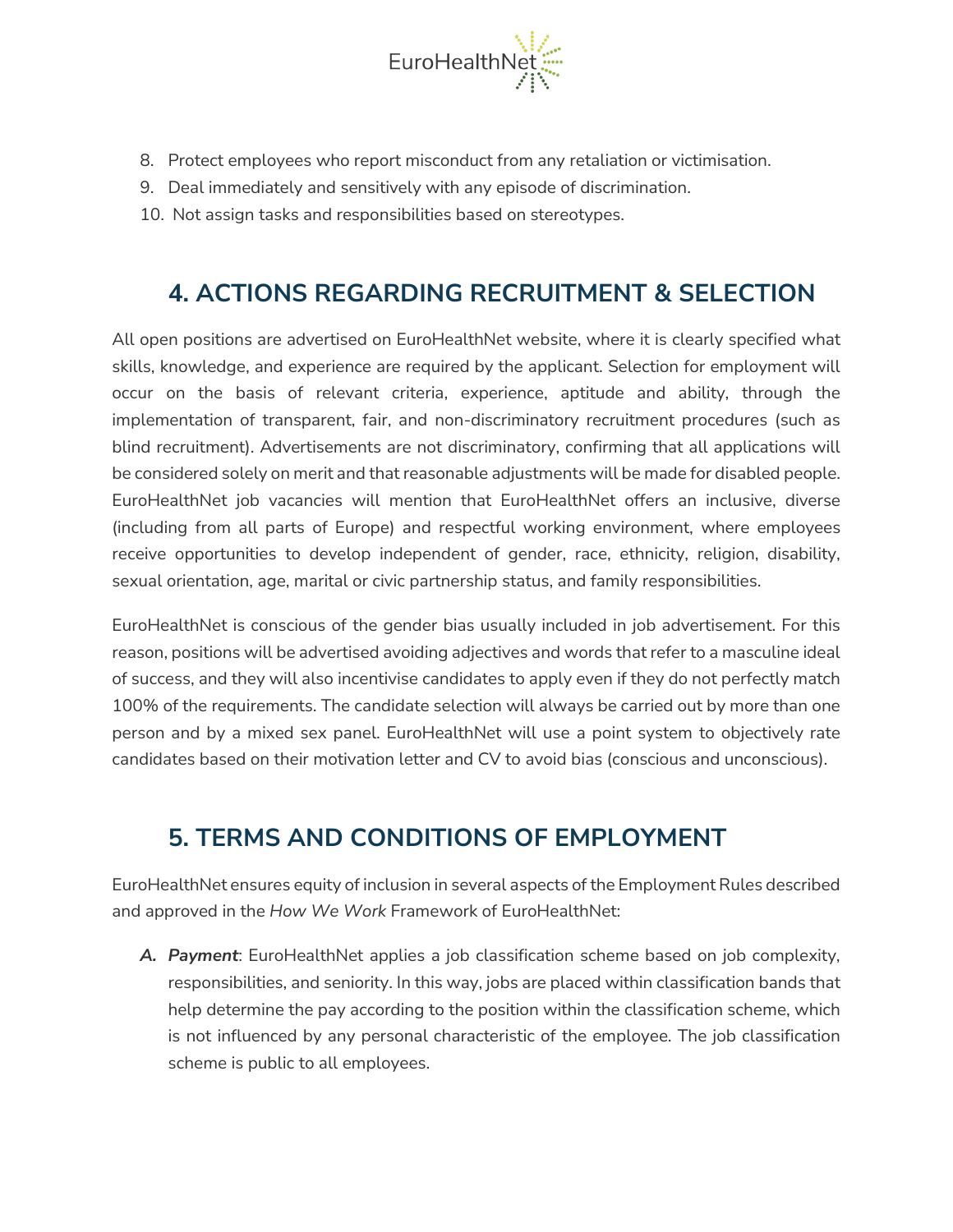

- *B. Regular Review*: Terms and conditions of employment and benefits will be reviewed regularly to ensure that they are available to all employees. The latter should have access to defined terms and conditions and no unlawful obstacles should prevent them from accessing such information.
- *C. Access to facilities*: EuroHealthNet is open to make any adjustments to equipment and facilities to ensure that the office environment is accessible to all employees. EuroHealthNet will accommodate any employees' disability in the workplace to make sure that work resources and services are fully accessible. The needs of employees' pregnancy or maternity will be considered and an appropriate space for breastfeeding will be available.
- *D. Work flexibility*: access is provided to a range of flexible work opportunities to support employees with family or caring commitments, with home working and to comply with external issues, such as the recent pandemic.
- **E.** *Parental and Carers Leave*: EuroHealthNet will follow Belgian Law as set out in our Employment Rules and will strive to adhere to the European Work-Life Balance directive when needed.
- *F. Professional Development*: EuroHealthNet supports employees' professional development needs and opportunities and identifies career development goals. At any time, all employees will be helped and encouraged to develop their full potential and talents. To this purpose, management will provide constructive feedback equally to all employees regardless of their personal characteristics.

## **7. ACTIONS RELATED TO COMMUNICATION**

EuroHealthNet communication will strive to be inclusive, making it appealing for all genders and inclusive for all socioeconomic groups in several regards:

- Attention will be paid to avoiding as much as possible social norms and stereotypes that could have a negative impact on certain subgroups of the population. This applies to written text as well as to visual material, such as stock photos and graphics.
- Careful selection of the words chosen in text and attention to make sure that language chosen is neutral.
- Strive to achieve gender balance and guarantee diversity in communication activities such as interviews, articles for our Magazine, videos, etc.
- Our outputs will be made accessible to people with hearing and/or visual disabilities.